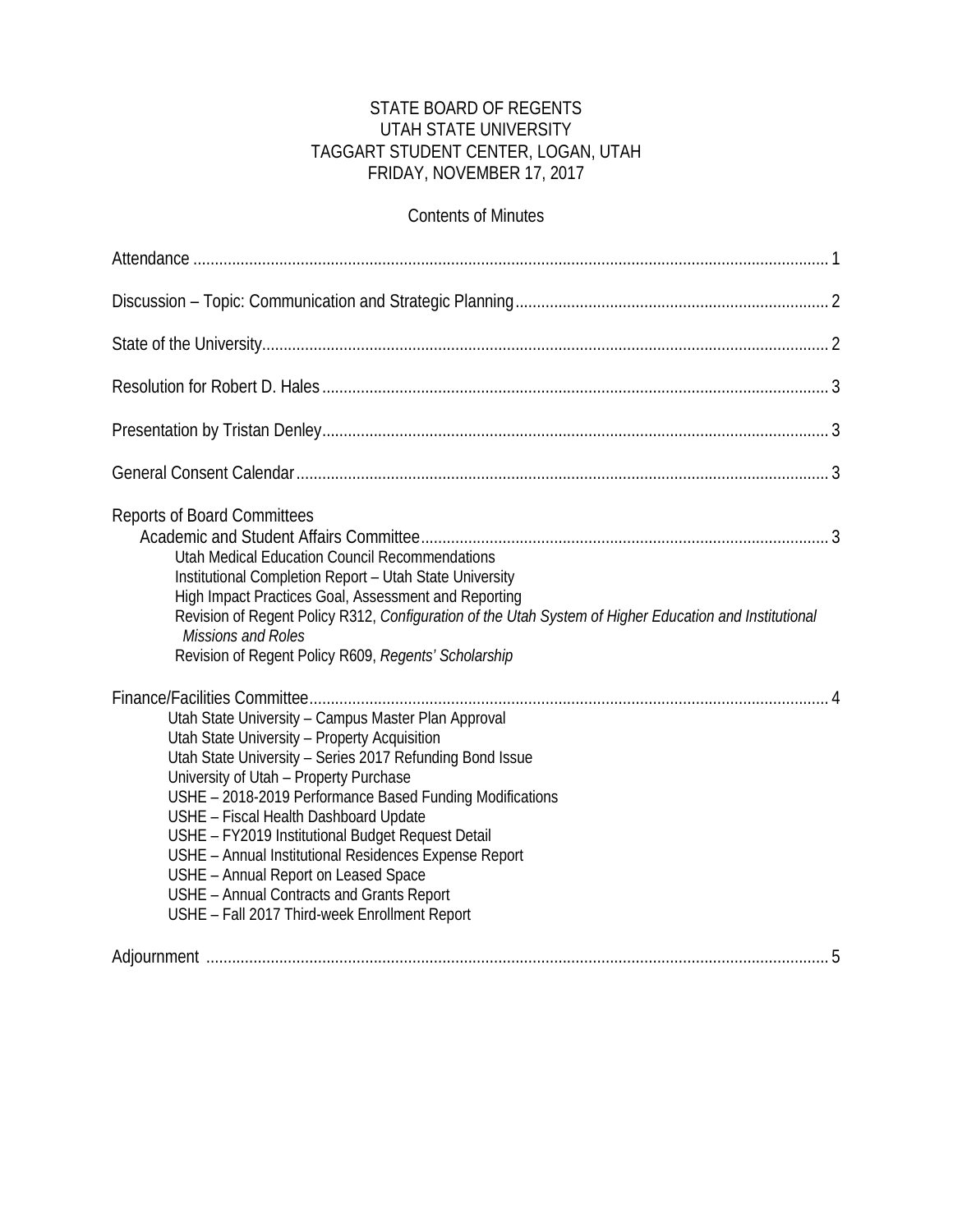### STATE BOARD OF REGENTS UTAH STATE UNIVERSITY, LOGAN, UTAH TAGGART STUDENT BUILDING FRIDAY, NOVEMBER 17, 2017

## COMMITTEE OF THE WHOLE MINUTES

Daniel W. Campbell, Chair Harris Simmons, Vice Chair Mark Stoddard Mark Stoddard Nina Barnes **Thomas E.** Wright Wilford Clyde Marlin K. Jensen Ron Jibson Patricia Jones Steve Lund Robert S. Marquardt Cristina Ortrega Robert W. Prince Teresa L. Theurer Alex Trujillo Joyce P. Valdez

Regents Present<br>
Daniel W. Campbell, Chair<br>
Daniel W. Campbell, Chair

Office of the Commissioner

David L. Buhler, Commissioner of Higher Education Kimberly L. Henrie, Associate Commissioner for Planning, Finance and Facilities Elizabeth Hitch, Associate Commissioner of Academic Affairs

#### Institutional Presidents Present

President Pershing, University of Utah Noelle Cockett, Utah State University Scott L Wyatt, Southern Utah University President Carlston, Snow College Jeff Olson for Matthew S. Holland, Utah Valley University Richard B. Williams, Dixie State University Deneece G. Huftalin, Salt Lake Community College Madonne Miner for Charles A. Wight, Weber State University

Other Commissioner's Office and institutional personnel were also present. The signed role is on file in the Commissioner's Office.

**Vice Chair Harris Simmons called the meeting to order at 1:13 p.m.** He opened the meeting by asking Regent Jensen to talk about the resolution for Robert D. Hales.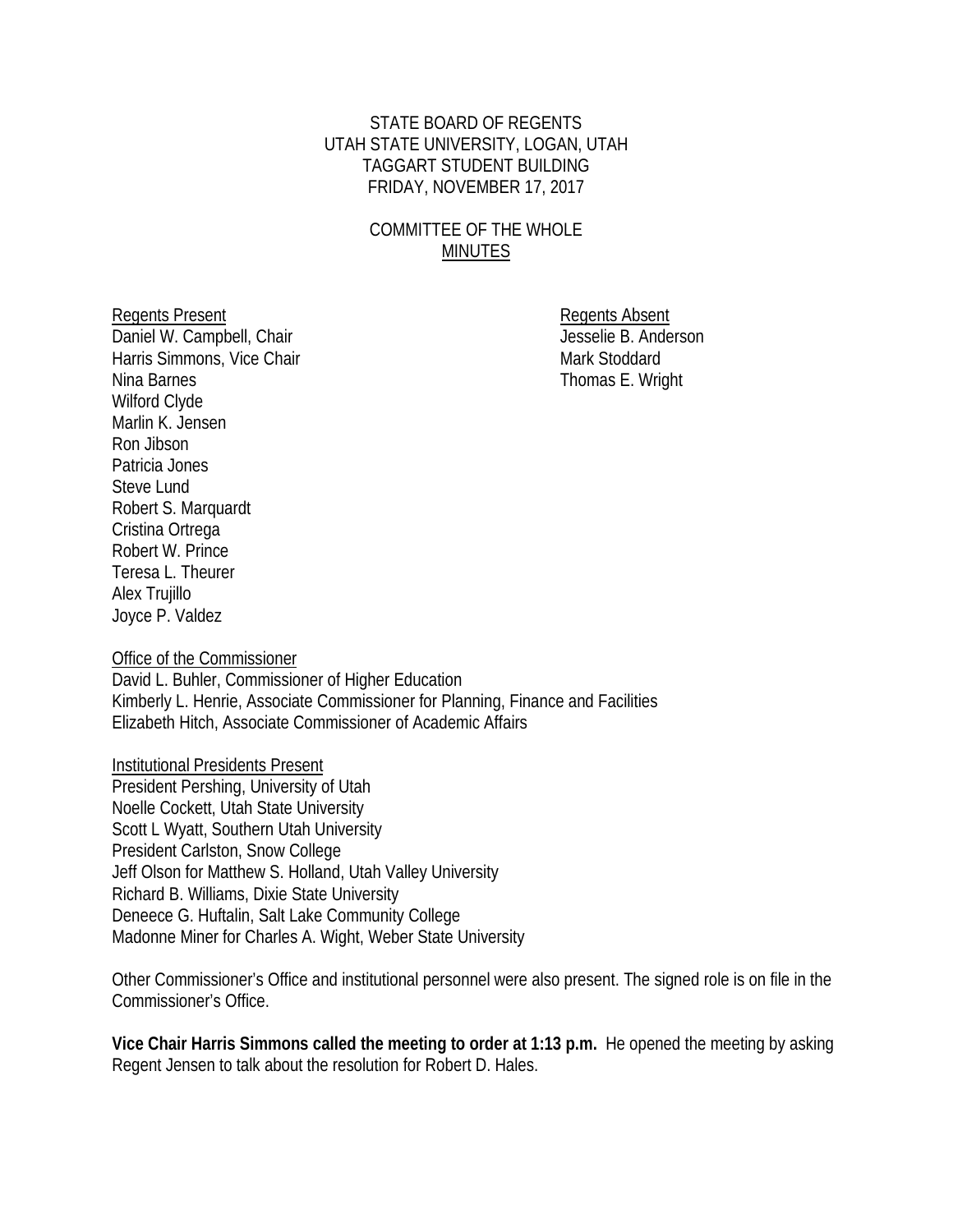#### Discussion – Communication and Strategic Planning

A discussion about the new strategic plan and the three new Regents' Working Groups. These working groups include: Workforce – Chair, Regent Marquardt, Vice Chair, Regent Jones; Timely Completion – Chair, Regent Barnes, Vice Chair, Regent Prince; Access & Affordability – Chair, Regent Jensen, Vice Chair, Regent Ortega.

#### State of the University

President Cockett began by stating USU is Utah's land grant institution, which differentiates them with a very specific mission of research, teaching and outreach across the state. She said students feel like they are a part of a family when attending USU; they are embraced with inclusivity and are given high touch experiences that create a doer mentality. USU is focused on workforce development, attending to teach students what they need to pursue their choice of career, but they also hope they are creating people that love learning, and develop better citizens.

President Cockett said they are creating student success in the same manner other Utah institutions are, with a commitment to student success. In 2011 the Regents joined with Complete College America to identify five incentives for USHE institutions to focus on. USU has embraced all five incentives and has successfully implemented them.

Tuition Plateau: The first step in getting students to participate was to explain how the tuition plateau saves time and money. In 2014 USU extended their tuition plateau from 13-18 credits to 12-18 credits. Students have been very receptive to this concept. They have increased student participation in the plateau from 50% of students in 2012 to 77% of students in 2017. This increase is not just because of the one credit change, but because USU moved its online classes to the plateau. Of note, almost 40% of USU students take at least one online course.

Additional incentives to ensure student success include: moving a lot of the orientation and registration processes online, reduced the number of remedial classes that a student might need to take by redoing the math and statistics coursework, moved from taking a math placement test to providing a six month free tutorial program and at the end of the program students are placed in a math class, and lastly they have purchased the Cevitas program that will allow real time advising and quick deployment of assistance they may need. USU is working on several high impact practices, some examples include: undergraduate research, internships, study abroad programs, senior capstone projects, and the Connections Program.

Workforce development: USU introduced the Outdoor Product Design and Development Program and currently have 100 students enrolled. This is hands on and interdisciplinary. In 2011 USU was approved for a veterinarian medicine degree with Washington State University and it is highly successful. USU now offers the two-year nursing program in Vernal, Roosevelt, Tooele, Moab, Blanding and Price. They are also working to increase stackable credentials.

President Cockett also mentioned some things USU is doing in the area of well-being and safety. USU surveyed 23,000 students and asked questions about nonconsensual sexual contact, 45% responded. 93% of students felt safe on campuses, but only 45% knew about the resources available and only 5% knew how to report to Title IX. The nonconsensual sexual contact is about 7.2% total for undergrads but only 5% had reported. Because of this USU has increased the message to students on their resources and how to report.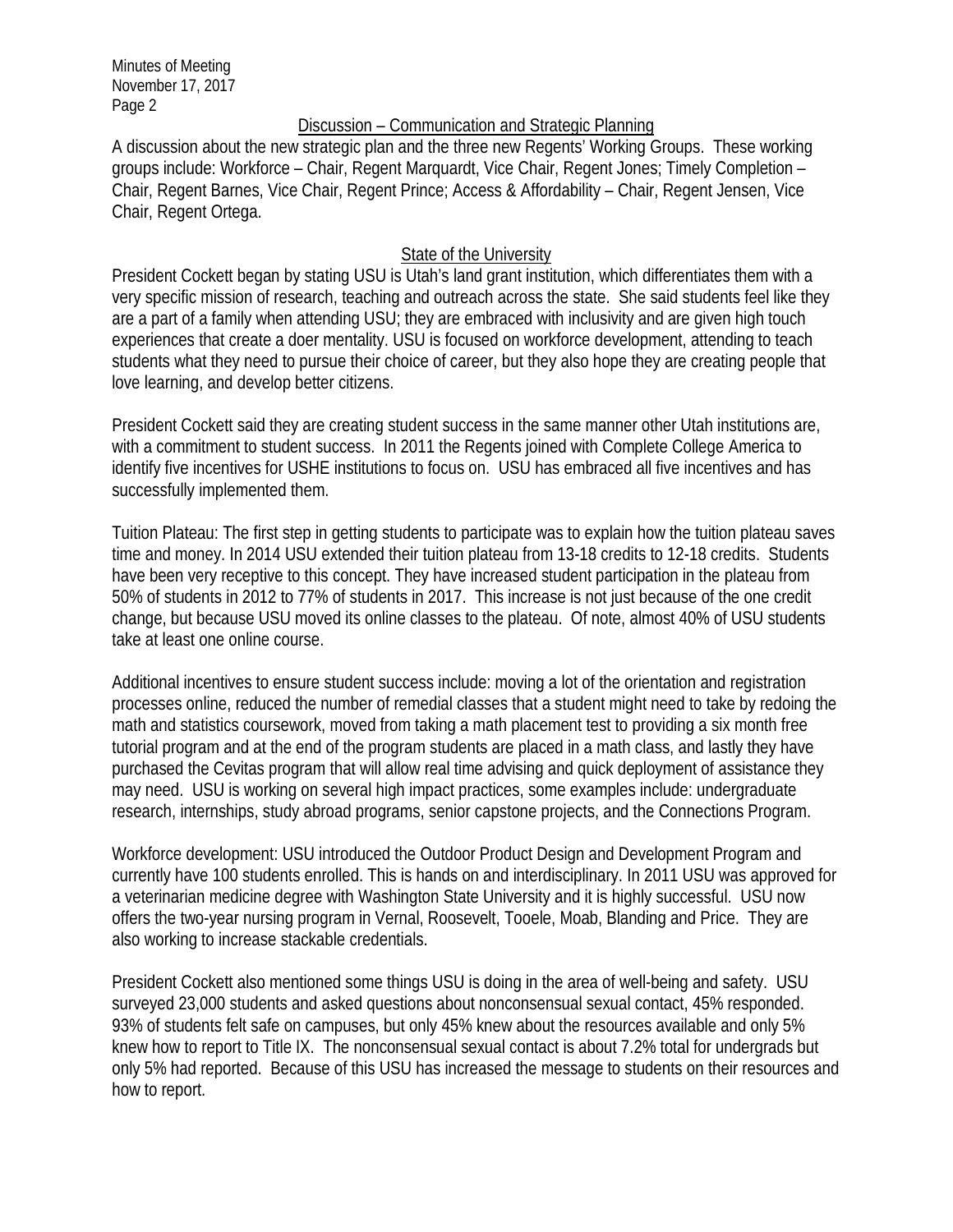Mental Health and Wellness is a big issue campus wide. USU has had a 96% increase in consults in university centers since 2015. Students approved a new student fee of \$13.00 per fulltime student and a .05% second-tier tuition increase for more resources.

President Cockett praised USU for ranking 5<sup>th</sup> nationally in public institutions and 13<sup>th</sup> in all institutions in the 2016 college rankings done by Washington Monthly, which ranks institutions on social mobility.

### Resolution

### **Regent Jensen made mention of the great work of Robert D. Hales and moved to approve the Resolution; the motion was seconded and the motion passed.**

# Tristan Denley Presentation

Dr. Tristan Denley, Executive Vice Chancellor for Academic Affairs and Chief Academic officer at the University System of Georgia talked about strategies to enable students to be more successful, graduate more quickly and cheaper.

# General Consent Calendar (TAB R)

**On a motion by Regent Jibson, and seconded, the following items were approved on the Regents' General Consent Calendar:**

- A. Minutes Minutes of the Board meeting November 17, 2017, Utah State University, Logan, Utah
- B. Grant Proposals
- C. Awards
- D. Academic items Received and Approved
- E. Revision of Policy R613, *Public Safety Officer Career Advancement Reimbursement Program*
- F. Revision to Policy R911, *Employment of Relatives*

# Reports of Board Committees

### Academic and Student Affairs Committee

# Utah Medical Education Council Recommendations (TAB A)

Regent Theurer noted Rick Campbell shared information about workforce services, which the committee found very interesting and Mr. Campbell will be following up with additional information at a future meeting. This is an information item only; no action was taken.

Institutional Completion Report – Utah State University (TAB B)

Regent Theurer noted USU is doing great things. This is an information item only; no action was taken.

# High Impact Practices Goal, Assessment and Reporting (TAB C)

Regent Theurer noted this requires students to have two High Impact Practices experiences, one in the first 30 credit hours and another later. **Regent Theurer motioned to approve as outlined in TAB C; the motion was seconded by Regent Barnes and the motion carried.**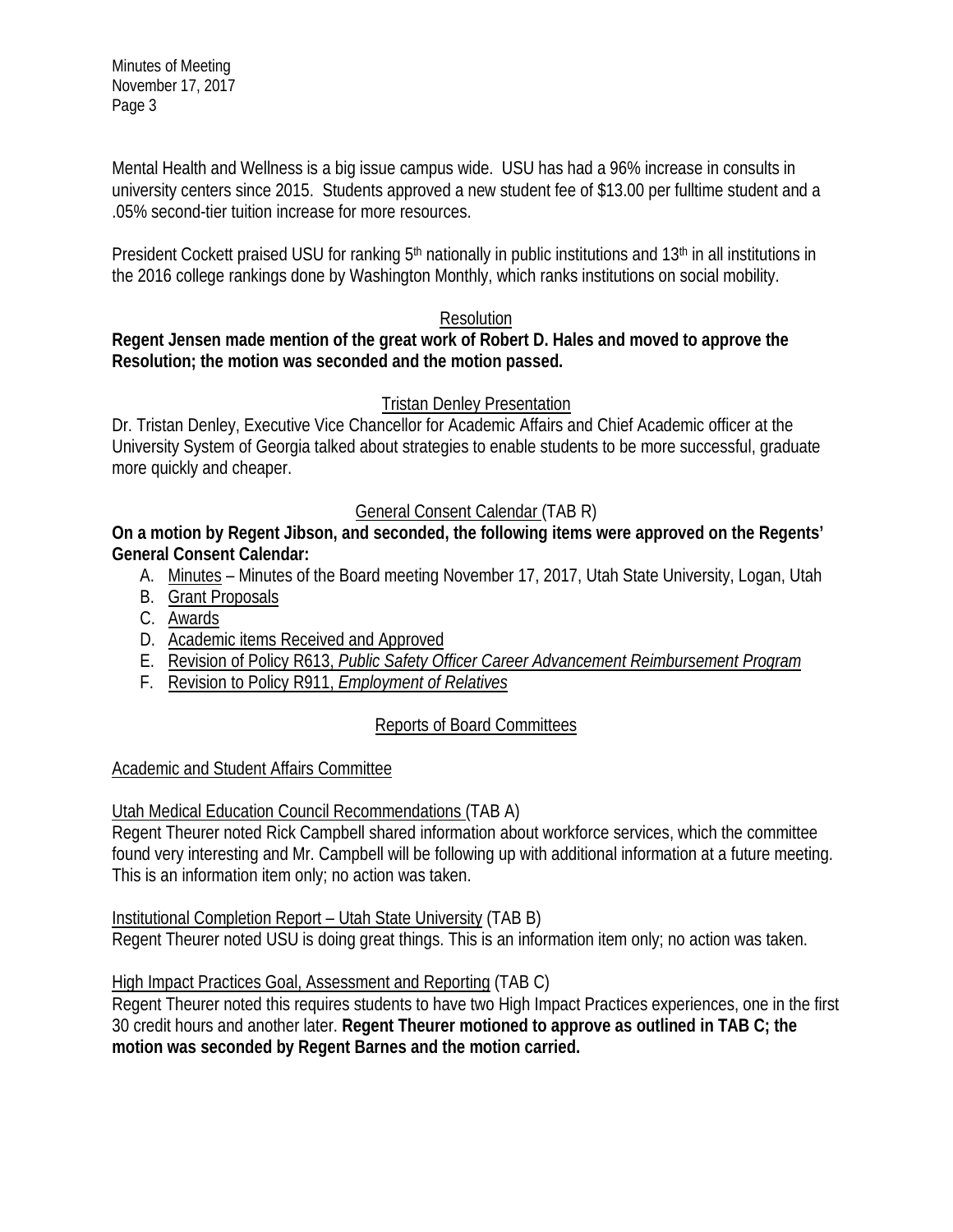Revision of Policy R312, *Configuration of the Utah System of Higher Education and Institutional Missions and Roles* (TAB D)

**Regent Theurer noted after a long discussion this item will be tabled for additional word changes. This item will be revisited at a future Board meeting.** 

Repeal Regent Policy R424, *Public Colleges of Education and Centennial Schools* (TAB E) Regent Theurer noted this program has not been active for several years and therefore the policy is no longer needed. **Regent Theurer motioned to approve as outlined in TAB E; the motion was seconded by Regent Ortega and the motion carried.** 

### Revision to Policy R609, *Regents' Scholarship* (TAB F)

Regent Theurer noted this scholarship was originally created to help with college preparedness and while this is still the case, the new changes provide the ability to consider access and makes it easier to apply for the scholarship. This change also gives more flexibility to the financial offices at the institutions. Commissioner Buhler noted there has been a lot of misinformation so the office has created some talking points to help in understanding the changes. This is still an achievement based scholarship, even though it allows institutions to help fill a financial gap, which helps in our access and affordability mission. **Regent Theurer motioned to approve as outlined in TAB F; the motion was seconded by Regent Campbell and the motion carried.** 

#### Finance and Facilities Committee

### Utah State University – Campus Master Plan Approval (TAB G)

Regent Marquardt noted there has been some amazing additions to Utah State University. **Regent Marquardt motion to approve as outlined in TAB G; the motion was seconded by Regent Jibson and the motion carried.**

### Utah State University – Property Acquisition (TAB H)

Regent Marquardt noted this is a ratification of an action already taken. The property is located next to the Brigham campus and will be used for commercial purposes. **Regent Marquardt motioned to ratify as outlined in TAB H; the motion was seconded by Regent Theurer and the motion carried.** 

### Utah State University – Series 2017 Refunding Bond Issue (TAB I)

Regent Marquardt noted USU is requesting authorization to issue up to 43 million in revenue bonds to advance refund of 36 million in bonds originally issued for the Aggie recreation center and basketball practice facility. USU anticipates they will save approximately 6 percent or 2.3 million. **Regent Marquardt motioned to approve as outlined in TAB I; the motion was seconded by Regent Jones and the motion carried.**

### University of Utah – Property Purchase (TAB J)

Regent Marquardt noted this is for approval to purchase a 3.26 acre property located between the Rosenblatt House and the Eccles House at a cost of 2.45 million in nonpublic funds. He noted this is a rare opportunity to purchase property that is landlocked and will not be used in the immediate future. **Regent**